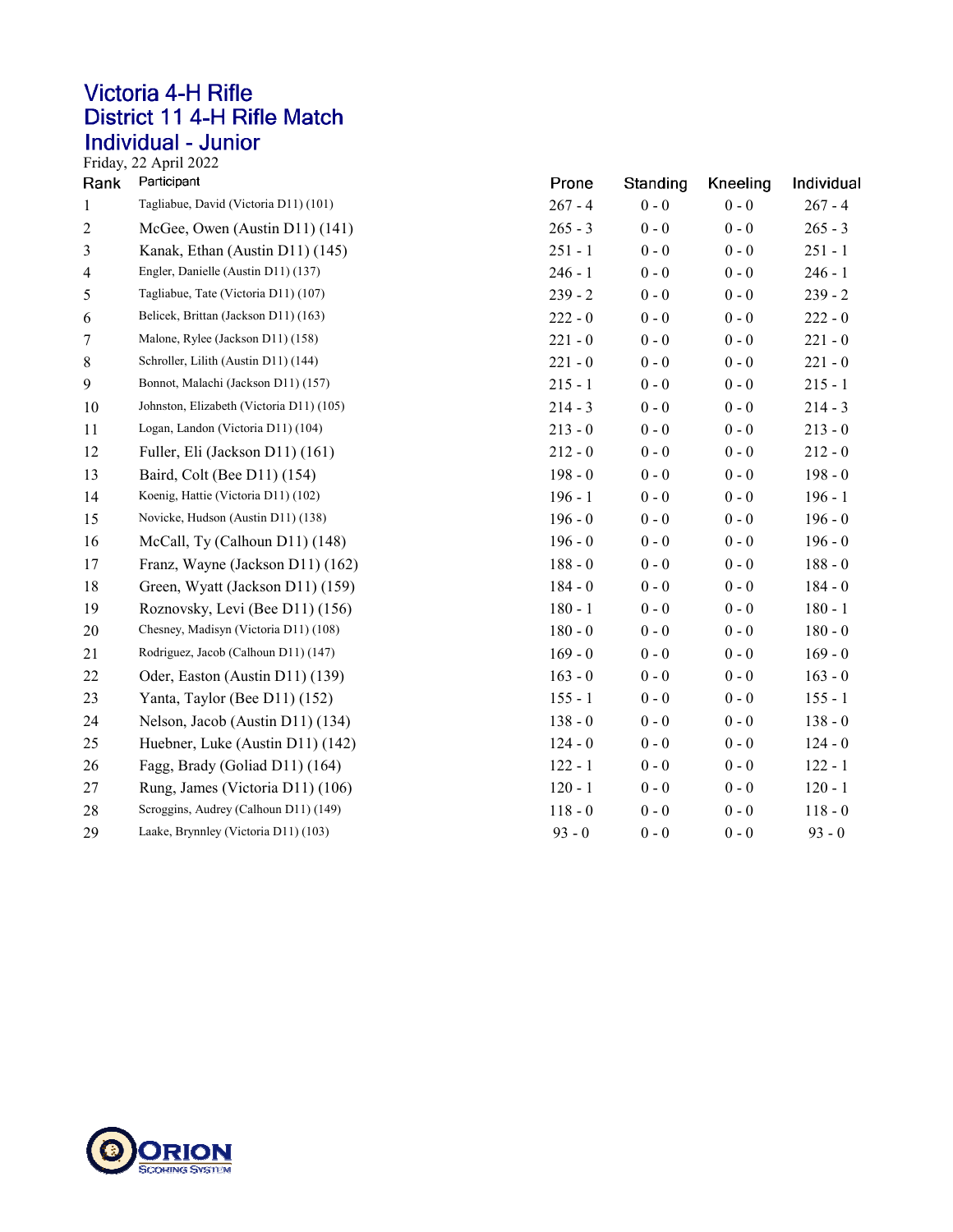#### **Victoria 4-H Rifle** District 11 4-H Rifle Match **Team - Junior**

Friday, 22 April 2022<br>Rank Participant

| Rank                    | Participant                              | Prone     | Standing  | Kneeling | Team      |
|-------------------------|------------------------------------------|-----------|-----------|----------|-----------|
| 1                       | <b>Austin Jr Sparrows</b>                | $762 - 5$ | $0 - 0$   | $0 - 0$  | $762 - 5$ |
|                         | McGee, Owen (Austin D11) (141)           | $265 - 3$ | $0 - 0$   | $0 - 0$  | $265 - 3$ |
|                         | Kanak, Ethan (Austin D11) (145)          | $251 - 1$ | $0 - 0$   | $0 - 0$  | $251 - 1$ |
|                         | Engler, Danielle (Austin D11) (137)      | $246 - 1$ | $0$ - $0$ | $0 - 0$  | $246 - 1$ |
|                         | Novicke, Hudson (Austin D11) (138)       | $196 - 0$ | $0 - 0$   | $0 - 0$  | $196 - 0$ |
| $\overline{2}$          | Victoria JR Doo-ma-flotchies             | $720 - 9$ | $0 - 0$   | $0 - 0$  | $720 - 9$ |
|                         | Tagliabue, David (Victoria D11) (101)    | $267 - 4$ | $0 - 0$   | $0 - 0$  | $267 - 4$ |
|                         | Tagliabue, Tate (Victoria D11) (107)     | $239 - 2$ | $0 - 0$   | $0 - 0$  | $239 - 2$ |
|                         | Johnston, Elizabeth (Victoria D11) (105) | $214 - 3$ | $0 - 0$   | $0 - 0$  | $214 - 3$ |
|                         | Logan, Landon (Victoria D11) (104)       | $213 - 0$ | $0 - 0$   | $0 - 0$  | $213 - 0$ |
| $\boldsymbol{3}$        | <b>Jackson Junior Toads</b>              | $648 - 1$ | $0 - 0$   | $0 - 0$  | $648 - 1$ |
|                         | Malone, Rylee (Jackson D11) (158)        | $221 - 0$ | $0 - 0$   | $0 - 0$  | $221 - 0$ |
|                         | Bonnot, Malachi (Jackson D11) (157)      | $215 - 1$ | $0 - 0$   | $0 - 0$  | $215 - 1$ |
|                         | Fuller, Eli (Jackson D11) (161)          | $212 - 0$ | $0 - 0$   | $0 - 0$  | $212 - 0$ |
| $\overline{\mathbf{4}}$ | Jackson Junior Trolls                    | $594 - 0$ | $0 - 0$   | $0 - 0$  | $594 - 0$ |
|                         | Belicek, Brittan (Jackson D11) (163)     | $222 - 0$ | $0 - 0$   | $0 - 0$  | $222 - 0$ |
|                         | Franz, Wayne (Jackson D11) (162)         | $188 - 0$ | $0 - 0$   | $0 - 0$  | $188 - 0$ |
|                         | Green, Wyatt (Jackson D11) (159)         | $184 - 0$ | $0 - 0$   | $0 - 0$  | $184 - 0$ |
| 5                       | Bee Jr                                   | $533 - 2$ | $0 - 0$   | $0 - 0$  | $533 - 2$ |
|                         | Baird, Colt (Bee D11) (154)              | $198 - 0$ | $0 - 0$   | $0 - 0$  | $198 - 0$ |
|                         | Roznovsky, Levi (Bee D11) (156)          | $180 - 1$ | $0 - 0$   | $0 - 0$  | $180 - 1$ |
|                         | Yanta, Taylor (Bee D11) (152)            | $155 - 1$ | $0$ - $0$ | $0 - 0$  | $155 - 1$ |
| 6                       | <b>Austin Jr Parrots</b>                 | $522 - 0$ | $0 - 0$   | $0 - 0$  | $522 - 0$ |
|                         | Schroller, Lilith (Austin D11) (144)     | $221 - 0$ | $0 - 0$   | $0 - 0$  | $221 - 0$ |
|                         | Oder, Easton (Austin D11) (139)          | $163 - 0$ | $0 - 0$   | $0 - 0$  | $163 - 0$ |
|                         | Nelson, Jacob (Austin D11) (134)         | $138 - 0$ | $0 - 0$   | $0 - 0$  | $138 - 0$ |
|                         | Huebner, Luke (Austin D11) (142)         | $124 - 0$ | $0$ - $0$ | $0 - 0$  | $124 - 0$ |
| 7                       | Victoria JR Thing-a-ma-jigs              | $496 - 2$ | $0 - 0$   | $0 - 0$  | $496 - 2$ |
|                         | Koenig, Hattie (Victoria D11) (102)      | $196 - 1$ | $0 - 0$   | $0 - 0$  | $196 - 1$ |
|                         | Chesney, Madisyn (Victoria D11) (108)    | $180 - 0$ | $0 - 0$   | $0 - 0$  | $180 - 0$ |
|                         | Rung, James (Victoria D11) (106)         | $120 - 1$ | $0 - 0$   | $0 - 0$  | $120 - 1$ |
|                         | Laake, Brynnley (Victoria D11) (103)     | $93 - 0$  | $0 - 0$   | $0 - 0$  | $93 - 0$  |
| 8                       | Calhoun Jr                               | $483 - 0$ | $0 - 0$   | $0 - 0$  | $483 - 0$ |
|                         | McCall, Ty (Calhoun D11) (148)           | $196 - 0$ | $0 - 0$   | $0 - 0$  | $196 - 0$ |
|                         | Rodriguez, Jacob (Calhoun D11) (147)     | $169 - 0$ | $0 - 0$   | $0 - 0$  | $169 - 0$ |
|                         | Scroggins, Audrey (Calhoun D11) (149)    | $118 - 0$ | $0 - 0$   | $0 - 0$  | $118 - 0$ |

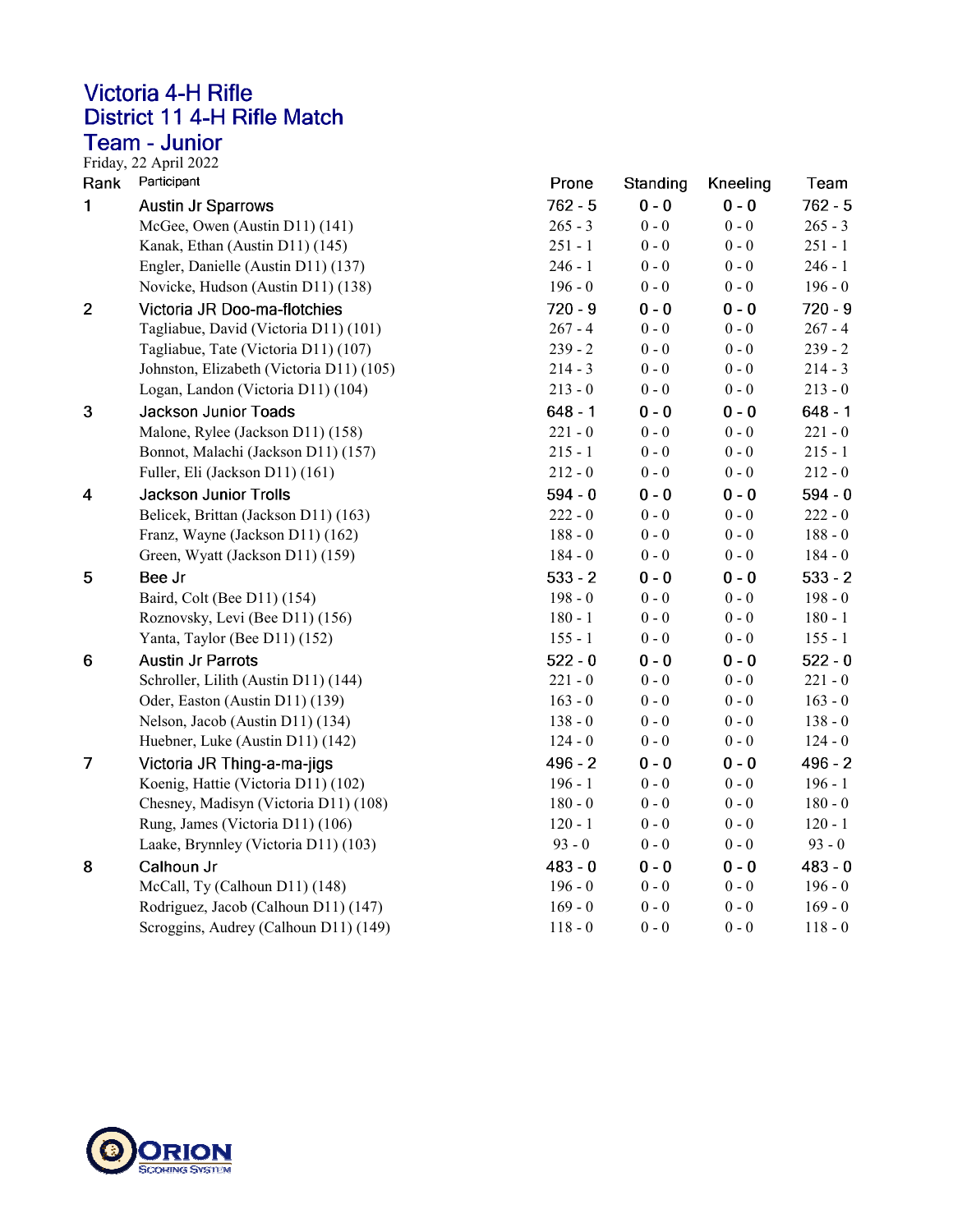### **Victoria 4-H Rifle** District 11 4-H Rifle Match Individual - Junior Intermediate<br>Friday, 22 April 2022

| Rank           | Participant                            | Prone     | Standing | Kneeling | Individual |
|----------------|----------------------------------------|-----------|----------|----------|------------|
| $\mathbf{1}$   | Eckermann, Case (Austin D11) (215)     | $186 - 4$ | $0 - 0$  | $86 - 1$ | $272 - 5$  |
| $\overline{c}$ | Svinky, Brady (Austin D11) (219)       | $186 - 6$ | $0 - 0$  | $83 - 1$ | $269 - 7$  |
| 3              | Smith, Nadallli (Austin D11) (214)     | $188 - 4$ | $0 - 0$  | $79 - 1$ | $267 - 5$  |
| 4              | Forrester, Jake (Austin D11) (217)     | $182 - 2$ | $0 - 0$  | $85 - 1$ | $267 - 3$  |
| 5              | Alaniz, Makenzie (Jackson D11) (227)   | $189 - 7$ | $0 - 0$  | $74 - 0$ | $263 - 7$  |
| 6              | Butler, Oliver (Bee D11) (225)         | $188 - 7$ | $0 - 0$  | $68 - 0$ | $256 - 7$  |
| 7              | Alaniz, Miley (Jackson D11) (228)      | $171 - 1$ | $0 - 0$  | $81 - 0$ | $252 - 1$  |
| $\,8\,$        | Goebel, Avery (Austin D11) (220)       | $176 - 2$ | $0 - 0$  | $72 - 0$ | $248 - 2$  |
| 9              | Kovar, Travis (Austin D11) (213)       | $166 - 2$ | $0 - 0$  | $81 - 0$ | $247 - 2$  |
| 10             | Tagliabue, Joey (Victoria D11) (201)   | $171 - 1$ | $0 - 0$  | $72 - 0$ | $243 - 1$  |
| 11             | Yanta, Scott (Bee D11) (224)           | $173 - 0$ | $0 - 0$  | $66 - 0$ | $239 - 0$  |
| 12             | Mauldin, Kinley (Jackson D11) (229)    | $180 - 0$ | $0 - 0$  | $52 - 0$ | $232 - 0$  |
| 13             | Lill, Natalie (Goliad D11) (233)       | $164 - 0$ | $0 - 0$  | $63 - 0$ | $227 - 0$  |
| 14             | Strickland, Kylea (Jackson D11) (231)  | $161 - 1$ | $0 - 0$  | $64 - 2$ | $225 - 3$  |
| 15             | Williamson, Madison (Austin D11) (216) | $151 - 0$ | $0 - 0$  | $65 - 0$ | $216 - 0$  |
| 16             | Reid, Jocelynn (Jackson D11) (230)     | $155 - 0$ | $0 - 0$  | $58 - 0$ | $213 - 0$  |
| 17             | Huebner, Gregory (Austin D11) (218)    | $137 - 0$ | $0 - 0$  | $68 - 0$ | $205 - 0$  |
| 18             | Ziegler, Sarah (Bee $D11$ ) (221)      | $155 - 1$ | $0 - 0$  | $44 - 0$ | $199 - 1$  |
| 19             | Evans, Colten (Calhoun D11) (242)      | $154 - 0$ | $0 - 0$  | $43 - 0$ | $197 - 0$  |
| 20             | Myers, Lyla (Goliad D11) (234)         | $146 - 0$ | $0 - 0$  | $50 - 0$ | $196 - 0$  |
| 21             | Moss, Cooper (Victoria D11) (202)      | $138 - 0$ | $0 - 0$  | $46 - 0$ | $184 - 0$  |
| 22             | Roznovsky, Leah (Bee D11) (226)        | $120 - 0$ | $0 - 0$  | $14 - 0$ | $134 - 0$  |
| 23             | Scroggins, Evelyn (Calhoun D11) (232)  | $85 - 0$  | $0 - 0$  | $28 - 0$ | $113 - 0$  |
| 24             | Rodriguez, Cooper (Calhoun D11) (243)  | $65 - 0$  | $0 - 0$  | $0 - 0$  | $65 - 0$   |

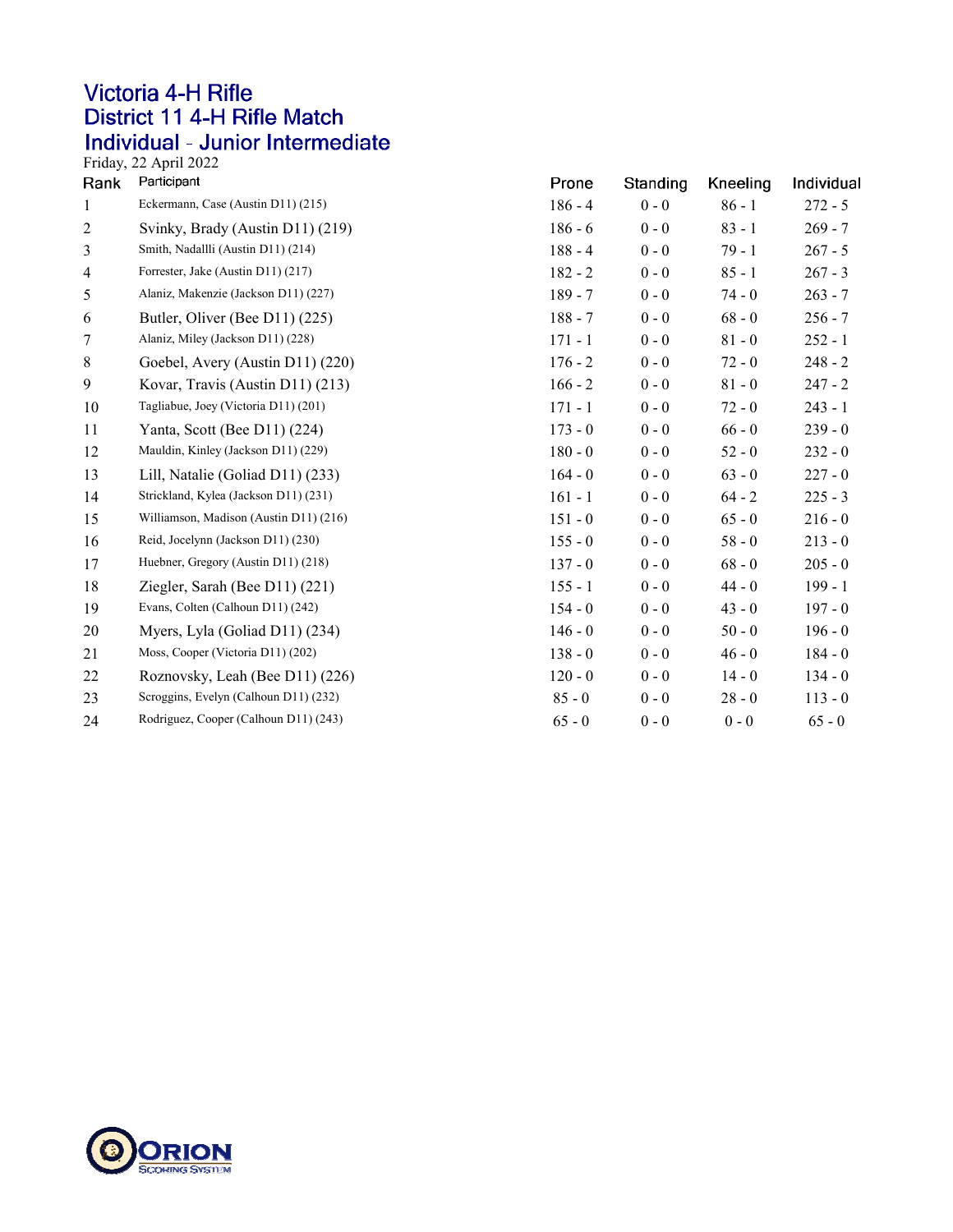#### **Victoria 4-H Rifle** District 11 4-H Rifle Match Team - Junior Intermediate

Friday, 22 April 2022<br>Rank Participant

| Rank           | Participant                            | Prone      | Standing | Kneeling  | Team       |
|----------------|----------------------------------------|------------|----------|-----------|------------|
| 1              | <b>Austin JI Hawks</b>                 | $560 - 14$ | $0 - 0$  | $254 - 3$ | $808 - 17$ |
|                | Eckermann, Case (Austin D11) (215)     | $186 - 4$  | $0 - 0$  | $86 - 1$  | $272 - 5$  |
|                | Svinky, Brady (Austin D11) (219)       | $186 - 6$  | $0 - 0$  | $83 - 1$  | $269 - 7$  |
|                | Smith, Nadallli (Austin D11) (214)     | $188 - 4$  | $0 - 0$  | $79 - 1$  | $267 - 5$  |
|                | Forrester, Jake (Austin D11) (217)     | $182 - 2$  | $0 - 0$  | $85 - 1$  | $267 - 3$  |
| $\overline{2}$ | Jackson JR Int Gunpowder Girls         | $540 - 8$  | $0 - 0$  | $219 - 2$ | $747 - 8$  |
|                | Alaniz, Makenzie (Jackson D11) (227)   | $189 - 7$  | $0 - 0$  | $74 - 0$  | $263 - 7$  |
|                | Alaniz, Miley (Jackson D11) (228)      | $171 - 1$  | $0 - 0$  | $81 - 0$  | $252 - 1$  |
|                | Mauldin, Kinley (Jackson D11) (229)    | $180 - 0$  | $0 - 0$  | $52 - 0$  | $232 - 0$  |
|                | Strickland, Kylea (Jackson D11) (231)  | $161 - 1$  | $0 - 0$  | $64 - 2$  | $225 - 3$  |
| 3              | <b>Austin JI Vultures</b>              | $493 - 4$  | $0 - 0$  | $221 - 0$ | $711 - 4$  |
|                | Goebel, Avery (Austin D11) (220)       | $176 - 2$  | $0 - 0$  | $72 - 0$  | $248 - 2$  |
|                | Kovar, Travis (Austin D11) (213)       | $166 - 2$  | $0 - 0$  | $81 - 0$  | $247 - 2$  |
|                | Williamson, Madison (Austin D11) (216) | $151 - 0$  | $0 - 0$  | $65 - 0$  | $216 - 0$  |
|                | Huebner, Gregory (Austin D11) (218)    | $137 - 0$  | $0 - 0$  | $68 - 0$  | $205 - 0$  |
| 4              | Bee Jr Int                             | $516 - 8$  | $0 - 0$  | $178 - 0$ | $694 - 8$  |
|                | Butler, Oliver (Bee D11) (225)         | $188 - 7$  | $0 - 0$  | $68 - 0$  | $256 - 7$  |
|                | Yanta, Scott (Bee D11) (224)           | $173 - 0$  | $0 - 0$  | $66 - 0$  | $239 - 0$  |
|                | Ziegler, Sarah (Bee D11) (221)         | $155 - 1$  | $0 - 0$  | $44 - 0$  | $199 - 1$  |
|                | Roznovsky, Leah (Bee D11) (226)        | $120 - 0$  | $0 - 0$  | $14 - 0$  | $134 - 0$  |
| 5              | Calhoun Jr Int                         | $304 - 0$  | $0 - 0$  | $71 - 0$  | $375 - 0$  |
|                | Evans, Colten (Calhoun D11) (242)      | $154 - 0$  | $0 - 0$  | $43 - 0$  | $197 - 0$  |
|                | Scroggins, Evelyn (Calhoun D11) (232)  | $85 - 0$   | $0 - 0$  | $28 - 0$  | $113 - 0$  |
|                | Rodriguez, Cooper (Calhoun D11) (243)  | $65 - 0$   | $0 - 0$  | $0 - 0$   | $65 - 0$   |

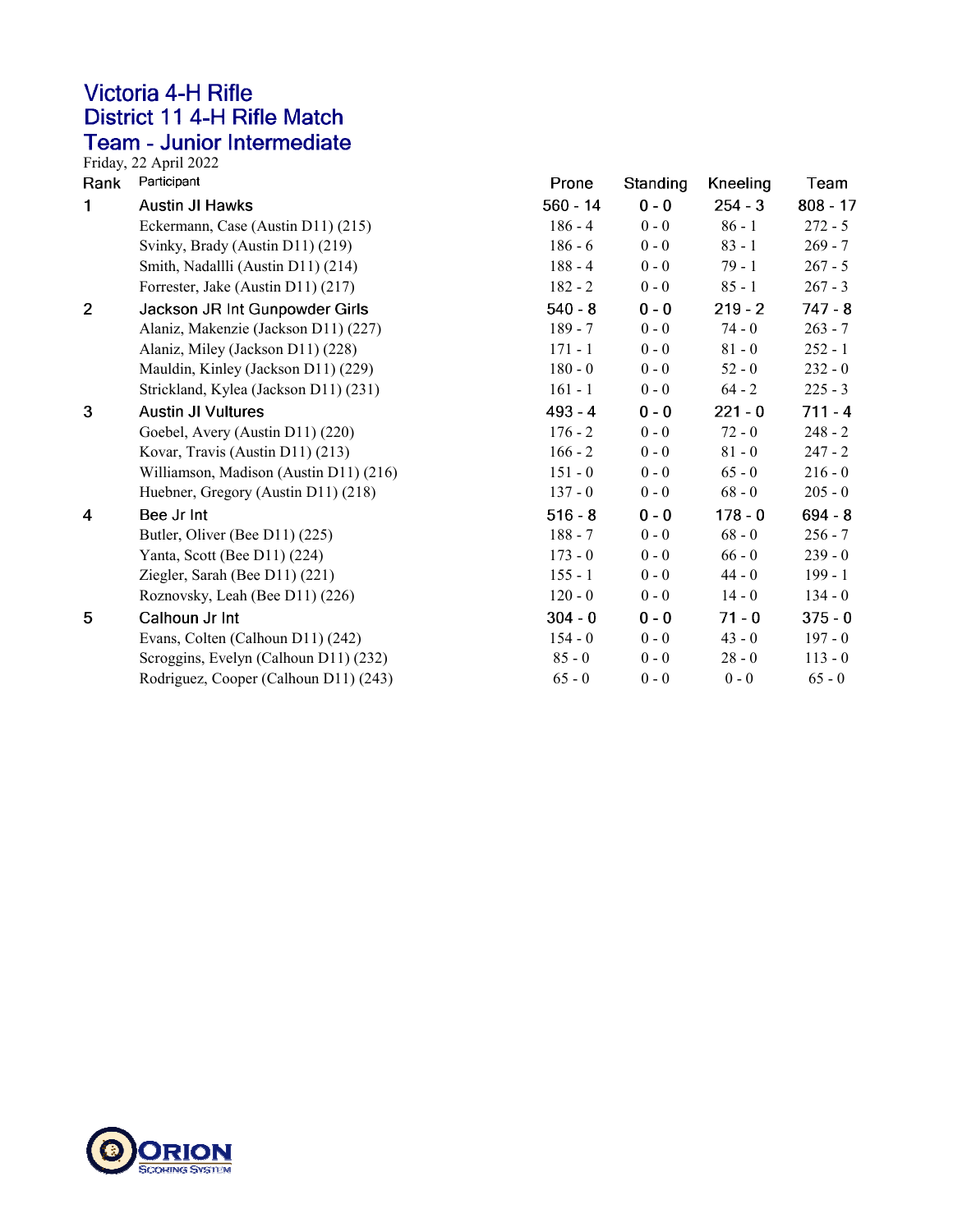### **Victoria 4-H Rifle** District 11 4-H Rifle Match Individual - Intermediate<br>Friday, 22 April 2022

| Rank | Participant                              | Prone    | Standing | Kneeling | Individual |
|------|------------------------------------------|----------|----------|----------|------------|
| 1    | Stevenson, Braylen (Victoria D11) (304)  | $99 - 4$ | $89 - 1$ | $93 - 2$ | $281 - 7$  |
| 2    | Herbrig, Jack (Austin D11) (313)         | $98 - 3$ | $80 - 1$ | $82 - 0$ | $260 - 4$  |
| 3    | Kuykendall, Bethany (Victoria D11) (302) | $95 - 1$ | $72 - 0$ | $82 - 1$ | $249 - 2$  |
| 4    | Lister, Callie (Austin D11) (315)        | $93 - 2$ | $65 - 0$ | $85 - 1$ | $243 - 3$  |
| 5    | Mangum, Reese (Goliad D11) (332)         | $93 - 5$ | $54 - 0$ | $86 - 0$ | $233 - 5$  |
| 6    | Alaniz, Desiree (Jackson D11) (328)      | $87 - 1$ | $70 - 1$ | $75 - 0$ | $232 - 2$  |
| 7    | Frederick, Landry (Victoria D11) (301)   | $92 - 1$ | $63 - 0$ | $77 - 0$ | $232 - 1$  |
| 8    | Rung, Thomas (Victoria D11) (303)        | $84 - 0$ | $57 - 0$ | $85 - 0$ | $226 - 0$  |
| 9    | Pressel, Ross (Austin D11) (310)         | $81 - 0$ | $70 - 0$ | 74 - 1   | $225 - 1$  |
| 10   | Sommerfeld, Austin (Jackson D11) (325)   | $82 - 0$ | $71 - 0$ | $69 - 0$ | $222 - 0$  |
| 11   | Overmyer, Makinley (Austin D11) (314)    | $90 - 1$ | $49 - 0$ | $72 - 0$ | $211 - 1$  |
| 12   | Armbruster, Sarah (Calhoun D11) (335)    | $79 - 0$ | $52 - 0$ | $75 - 1$ | $206 - 1$  |
| 13   | Strelczyk, Emma (Jackson D11) (324)      | $79 - 1$ | $50 - 0$ | $72 - 1$ | $201 - 2$  |
| 14   | Wewe, Jenna (Goliad D11) (333)           | $85 - 0$ | $49 - 0$ | $58 - 0$ | $192 - 0$  |
| 15   | Urban, Avery (Victoria D11) (305)        | $94 - 1$ | $41 - 0$ | $56 - 0$ | $191 - 1$  |
| 16   | Copeland, Lane (Austin D11) (311)        | $64 - 0$ | $79 - 0$ | $41 - 0$ | $184 - 0$  |
| 17   | Garcia, Madison (Calhoun D11) (330)      | $64 - 0$ | $45 - 0$ | $60 - 0$ | $169 - 0$  |
| 18   | Freeman, Landon (Austin D11) (312)       | $84 - 3$ | $34 - 0$ | $28 - 0$ | $146 - 3$  |
| 19   | Griggs, Caitlyn (Calhoun D11) (343)      | $72 - 0$ | $15 - 0$ | $50 - 0$ | $137 - 0$  |
| 20   | Evans, Gunner (Calhoun D11) (316)        | $35 - 0$ | $35 - 0$ | $47 - 0$ | $117 - 0$  |
| 21   | Middaugh, Logyn (Calhoun D11) (329)      | $53 - 0$ | $14 - 0$ | $17 - 0$ | $84 - 0$   |
|      |                                          |          |          |          |            |

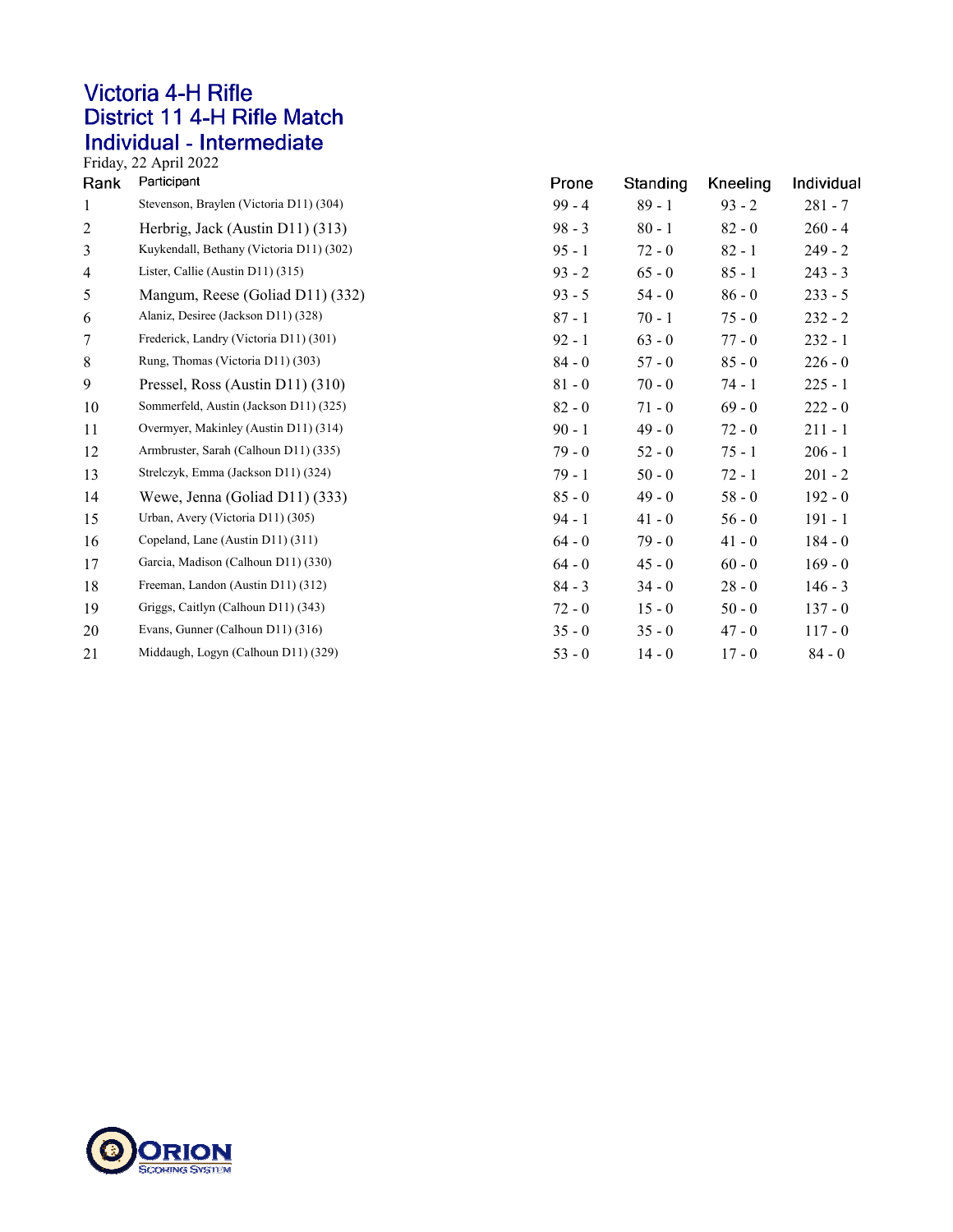# **Victoria 4-H Rifle** District 11 4-H Rifle Match Team - Intermediate<br>Friday, 22 April 2022<br>Pank - Participant

| Rank           | Participant                              | Prone     | Standing  | Kneeling  | Team      |
|----------------|------------------------------------------|-----------|-----------|-----------|-----------|
|                | Victoria INT Thing-a-ma-bobbers          | $286 - 6$ | $224 - 1$ | $260 - 3$ | 762 - 10  |
|                | Stevenson, Braylen (Victoria D11) (304)  | $99 - 4$  | $89 - 1$  | $93 - 2$  | $281 - 7$ |
|                | Kuykendall, Bethany (Victoria D11) (302) | $95 - 1$  | $72 - 0$  | $82 - 1$  | $249 - 2$ |
|                | Frederick, Landry (Victoria D11) (301)   | $92 - 1$  | $63 - 0$  | $77 - 0$  | $232 - 1$ |
|                | Rung, Thomas (Victoria D11) (303)        | $84 - 0$  | $57 - 0$  | $85 - 0$  | $226 - 0$ |
| $\overline{2}$ | <b>Austin Inter Redbirds</b>             | $272 - 5$ | $229 - 1$ | $241 - 2$ | $728 - 8$ |
|                | Herbrig, Jack (Austin D11) (313)         | $98 - 3$  | $80 - 1$  | $82 - 0$  | $260 - 4$ |
|                | Lister, Callie (Austin D11) (315)        | $93 - 2$  | $65 - 0$  | $85 - 1$  | $243 - 3$ |
|                | Pressel, Ross (Austin D11) (310)         | $81 - 0$  | $70 - 0$  | $74 - 1$  | $225 - 1$ |
|                | Copeland, Lane (Austin D11) (311)        | $64 - 0$  | $79 - 0$  | $41 - 0$  | 184 - 0   |
| 3              | Jackson Inter Billy & the Girls          | $248 - 2$ | $191 - 1$ | $216 - 1$ | $655 - 4$ |
|                | Alaniz, Desiree (Jackson D11) (328)      | $87 - 1$  | $70 - 1$  | $75 - 0$  | $232 - 2$ |
|                | Sommerfeld, Austin (Jackson D11) (325)   | $82 - 0$  | $71 - 0$  | $69 - 0$  | $222 - 0$ |
|                | Strelczyk, Emma (Jackson D11) (324)      | $79 - 1$  | $50 - 0$  | $72 - 1$  | $201 - 2$ |
| 4              | Calhoun Intermediate                     | $215 - 0$ | $132 - 0$ | $185 - 1$ | $512 - 1$ |
|                | Armbruster, Sarah (Calhoun D11) (335)    | $79 - 0$  | $52 - 0$  | $75 - 1$  | $206 - 1$ |
|                | Garcia, Madison (Calhoun D11) (330)      | $64 - 0$  | $45 - 0$  | $60 - 0$  | $169 - 0$ |
|                | Griggs, Caitlyn (Calhoun D11) (343)      | $72 - 0$  | $15 - 0$  | $50 - 0$  | $137 - 0$ |
|                | Evans, Gunner (Calhoun D11) (316)        | $35 - 0$  | $35 - 0$  | $47 - 0$  | $117 - 0$ |
|                |                                          |           |           |           |           |

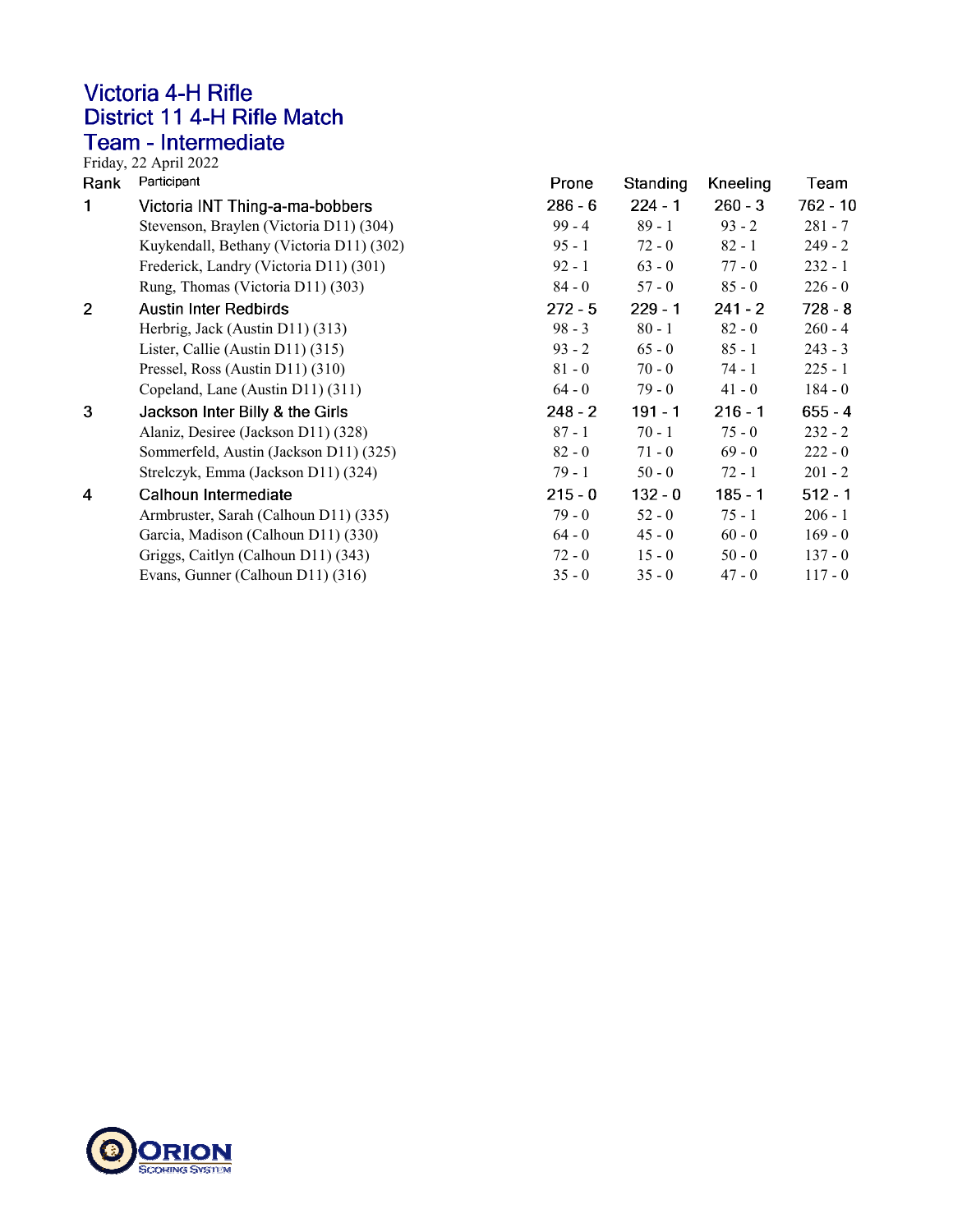### **Victoria 4-H Rifle** District 11 4-H Rifle Match Individual - Senior<br>Friday, 22 April 2022

| Rank           | Participant                              | Prone      | <b>Standing</b> | <b>Kneeling</b> | Individual |
|----------------|------------------------------------------|------------|-----------------|-----------------|------------|
| $\mathbf{1}$   | Daughtry, Ellie (Bee D11) (429)          | $195 - 13$ | $185 - 4$       | $189 - 3$       | $569 - 20$ |
| $\overline{2}$ | John, Katelyn (Victoria D11) (401)       | $193 - 8$  | $181 - 3$       | $189 - 6$       | $563 - 17$ |
| 3              | Butler, Samantha (Bee D11) (426)         | $197 - 7$  | $175 - 2$       | $189 - 8$       | $561 - 17$ |
| $\overline{4}$ | Bradicich, Renee (Victoria D11) (403)    | $191 - 4$  | $183 - 5$       | $187 - 2$       | $561 - 11$ |
| 5              | Brown, Addie (Bee D11) (428)             | $193 - 6$  | $183 - 4$       | $183 - 2$       | $559 - 12$ |
| 6              | Youngblood, Skye (Austin D11) (419)      | $192 - 7$  | $178 - 2$       | $184 - 4$       | $554 - 13$ |
| 7              | Hames, Micah (Austin D11) (423)          | $195 - 6$  | $168 - 1$       | $182 - 4$       | $545 - 11$ |
| $\,8\,$        | Butler, Emma (Bee D11) (427)             | $193 - 8$  | $167 - 2$       | $181 - 1$       | 541 - 11   |
| 9              | Keel, Xan (Austin D11) (424)             | $189 - 4$  | $154 - 1$       | $169 - 2$       | $512 - 7$  |
| 10             | Smart, Donnie (Austin D11) (421)         | $185 - 3$  | $157 - 1$       | $169 - 1$       | $511 - 5$  |
| 11             | Urban, Hailey (Victoria D11) (405)       | $181 - 4$  | $158 - 1$       | $168 - 1$       | $507 - 6$  |
| 12             | Allen, Emily (Jackson D11) (430)         | $177 - 1$  | $162 - 1$       | $168 - 2$       | $507 - 4$  |
| 13             | Fitzgerald, Kathryn (Victoria D11) (404) | $188 - 3$  | $157 - 1$       | $154 - 0$       | $499 - 4$  |
| 14             | Sommerfeld, Olivia (Jackson D11) (431)   | $179 - 3$  | $158 - 2$       | $156 - 1$       | $493 - 6$  |
| 15             | Gayle, Zhayvan (Victoria D11) (402)      | $181 - 3$  | $150 - 0$       | $161 - 0$       | $492 - 3$  |
| 16             | Beam, Brayton (Austin D11) (420)         | $184 - 1$  | $136 - 0$       | $166 - 3$       | $486 - 4$  |
| 17             | Averitt, Wilhelm (Austin D11) (416)      | $160 - 2$  | $140 - 1$       | $140 - 1$       | $440 - 4$  |
| 18             | Beard, Corey (Jackson D11) (433)         | $174 - 3$  | $110 - 0$       | $153 - 0$       | $437 - 3$  |
| 19             | McNeill, Erin (Nueces) (440)             | $159 - 0$  | $132 - 0$       | $143 - 0$       | $434 - 0$  |
| 20             | Gauss, Rileigh (Austin D11) (422)        | $172 - 1$  | $89 - 1$        | $157 - 1$       | $418 - 3$  |
| 21             | Ashorn, Trace (Austin D11) (417)         | $168 - 0$  | $98 - 0$        | $145 - 2$       | $411 - 2$  |
| 22             | Fagg, Abigayle (Goliad D11) (434)        | $147 - 0$  | $48 - 0$        | $98 - 0$        | $293 - 0$  |